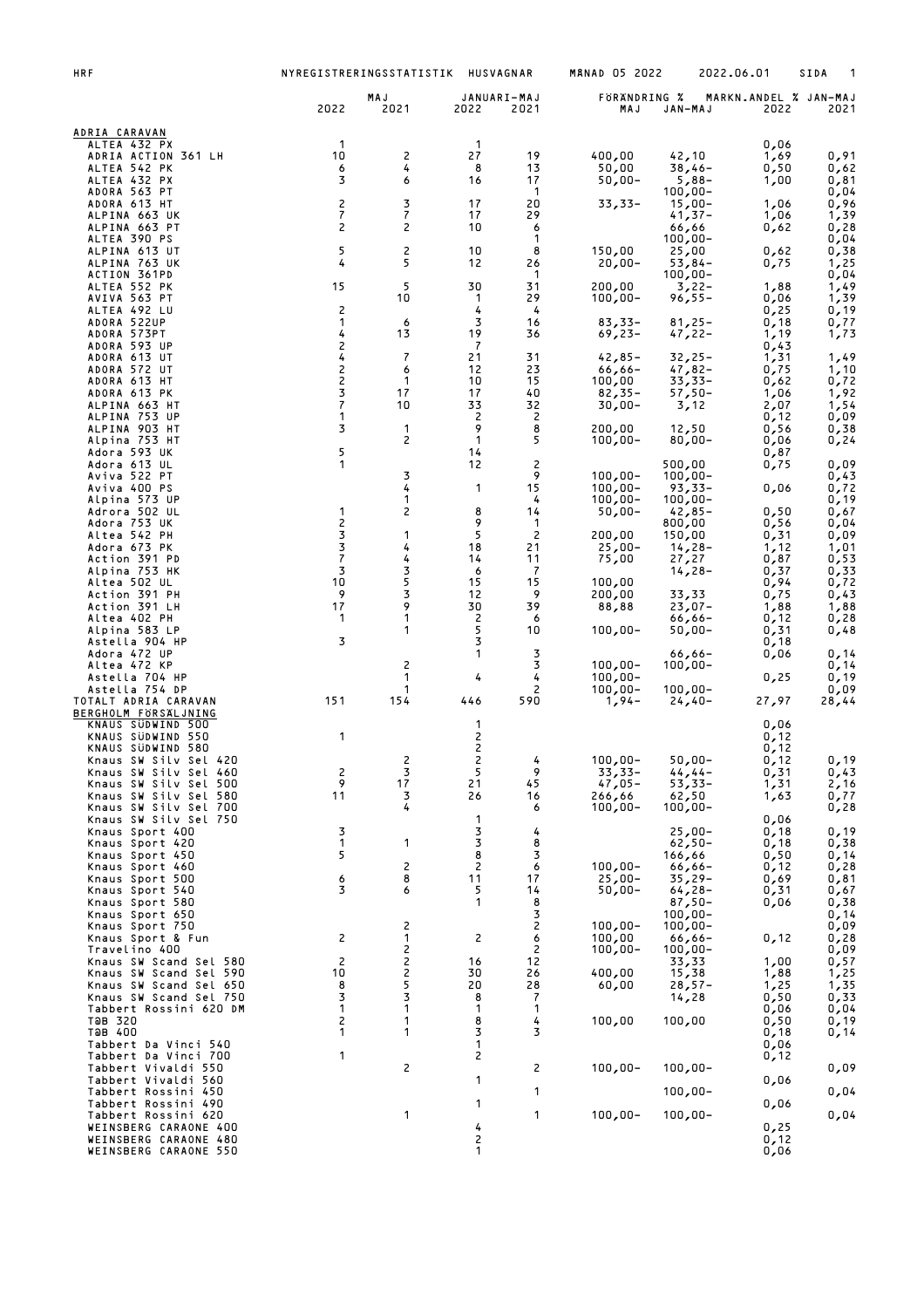| HRF                                                                                                                                                                                                                                                                                                             | NYREGISTRERINGSSTATISTIK                             |                                       |                                                       | <b>HUSVAGNAR</b>                                                              | <b>MANAD 05 2022</b>                                                                      |                                                                                                                       | 2022.06.01                                                                   | 2<br>SIDA                                                            |
|-----------------------------------------------------------------------------------------------------------------------------------------------------------------------------------------------------------------------------------------------------------------------------------------------------------------|------------------------------------------------------|---------------------------------------|-------------------------------------------------------|-------------------------------------------------------------------------------|-------------------------------------------------------------------------------------------|-----------------------------------------------------------------------------------------------------------------------|------------------------------------------------------------------------------|----------------------------------------------------------------------|
|                                                                                                                                                                                                                                                                                                                 | 2022                                                 | MAJ<br>2021                           | 2022                                                  | JANUARI-MAJ<br>2021                                                           | FORANDRING %<br>MAJ                                                                       | JAN-MAJ                                                                                                               | MARKN.ANDEL % JAN-MAJ<br>2022                                                | 2021                                                                 |
| BERGHOLM FORSALJNING<br>Weinsberg CaraOne 400<br>Weinsberg CaraOne 420<br>Weinsberg CaraOne 450<br>Weinsberg CaraOne 480<br>Weinsberg CaraOne 500<br>Weinsberg CaraOne 550<br>Weinsberg CaraOne 740                                                                                                             | 10<br>1<br>2<br>3<br>2<br>9                          | 17<br>2<br>4<br>1<br>6                | 33<br>1<br>6<br>11<br>5<br>14<br>1                    | 32<br>2<br>5<br>4<br>$\overline{c}$<br>20                                     | $41,17-$<br>$50,00 -$<br>$50,00 -$<br>200,00<br>50,00                                     | 3,12<br>50,00-<br>20,00<br>175,00<br>150,00<br>$30,00 -$                                                              | 2,07<br>0,06<br>0,37<br>0,69<br>0,31<br>0,87<br>0,06                         | 1,54<br>0,09<br>0,24<br>0,19<br>0,09<br>0,96                         |
| Weinsberg CaraTwo 400<br>Weinsberg CaraTwo 450<br>Weinsberg CaraTwo 500<br>TOTALT BERGHOLM FÖRSÄLJN<br>CABBY CARAVAN                                                                                                                                                                                            | 1<br>99                                              | 1<br>3<br>2<br>105                    | 1<br>265                                              | 3<br>4<br>3<br>313                                                            | $100,00 -$<br>$66,66 -$<br>$100,00 -$<br>$5,71-$                                          | $100,00 -$<br>$75,00 -$<br>$100,00 -$<br>$15,33-$                                                                     | 0,06<br>16,62                                                                | 0,14<br>0,19<br>0,14<br>15,09                                        |
| CABBY 700+<br>TOTALT CABBY CARAVAN                                                                                                                                                                                                                                                                              | 1<br>1                                               |                                       | 1<br>1                                                |                                                                               |                                                                                           |                                                                                                                       | 0,06<br>0,06                                                                 |                                                                      |
| ERWIN HYMER GROUP<br>DETHLEFFS NEW LINE 490<br>Dethleffs Bed 650 RET<br>Dethleffs Excl 650 RFT                                                                                                                                                                                                                  | 3                                                    |                                       | 5<br>1<br>1                                           | 1                                                                             |                                                                                           | 400,00                                                                                                                | 0,31<br>0,06<br>0,06                                                         | 0,04                                                                 |
| Dethleffs c'go 495 QSK<br>Dethleffs Camp 540 QMK<br>Dethleffs Camp 560 FMK<br>Dethleffs Camp 730 FKR                                                                                                                                                                                                            | 1<br>1                                               | 1                                     | 1<br>3<br>1                                           | 1<br>1                                                                        | $100,00 -$                                                                                | 200,00<br>$100,00 -$                                                                                                  | 0,06<br>0,18<br>0,06                                                         | 0,04<br>0,04                                                         |
| Dethleffs Camp 740 RFK<br>Dethleffs Nom 510 ER<br>Dethleffs Nom 530 DR<br>Dethleffs c'joy 390 QS<br>Dethleffs c'joy 460 LE<br>Dethleffs c'go 565 FMK                                                                                                                                                            | 1                                                    | 1<br>1<br>1<br>1                      | 1<br>1                                                | 1<br>1<br>2<br>1<br>2<br>1                                                    | $100,00 -$<br>$100,00 -$<br>100,00-                                                       | $100,00 -$<br>$100,00 -$<br>$100,00 -$<br>$100,00 -$<br>$50,00 -$                                                     | 0,06<br>0,06                                                                 | 0,04<br>0,04<br>0,09<br>0,04<br>0,09<br>0,04                         |
| Dethleffs Nom 650 RQT<br>Dethleffs c'joy 480 QL<br>Dethleffs Gen. Skand.6<br>Dethleffs c'joy 420 QS                                                                                                                                                                                                             | 1                                                    | 1<br>1<br>1                           | 1<br>2                                                | 3<br>1<br>1                                                                   | $100,00 -$<br>$100,00 -$<br>$100,00 -$                                                    | 33,33-<br>$100,00 -$<br>$100,00 -$                                                                                    | 0,06<br>0,12                                                                 | 0,14<br>0,04<br>0,04                                                 |
| Dethleffs c'go UP 525<br>Dethleffs G Sc 595 RK<br>Dethleffs Beduin 540 Q<br>Dethleffs Beduin 590 R<br>Dethleffs Beduin 650 R<br>Dethleffs Beduin 740 B<br>Dethleffs Beduin 690 B<br>Dethleffs Beduin 650 R<br>Dethleffs Beduin 670 B<br>Dethleffs Bed Sc 550 B<br>Dethleffs Bed Sc 550 S<br>Eriba Touring Troll | 1<br>1<br>1<br>1<br>1                                | 3                                     | 1<br>1<br>2<br>2<br>1<br>1<br>1<br>2<br>1<br>1        | 2<br>1<br>2<br>3<br>2<br>3                                                    | $66,66 -$                                                                                 | $100,00 -$<br>$100,00 -$<br>$50,00 -$<br>33,33-<br>66,66-                                                             | 0,06<br>0,06<br>0,12<br>0,12<br>0,06<br>0,06<br>0,06<br>0,12<br>0,06<br>0,06 | 0,09<br>0,04<br>0,09<br>0,14<br>0,09<br>0,14                         |
| Eriba Touring 535<br>Eriba Touring 542<br>LMC Style 450 D<br>LMC Style 450 D<br>LMC Musica 542 E<br>LMC Style 400F                                                                                                                                                                                              | 1<br>1                                               |                                       | 1<br>1<br>1<br>1<br>2                                 | 1<br>1<br>2                                                                   |                                                                                           | $100,00 -$<br>$50,00 -$                                                                                               | 0,06<br>0,06<br>0,06<br>0,06<br>0,12                                         | 0,04<br>0,04<br>0,09                                                 |
| LMC Vivo 470D<br>LMC Vivo 580D<br>LMC Exquisit VIP 595<br>LMC Exqusit VIP 695                                                                                                                                                                                                                                   | $\mathbf{1}$                                         | 1<br>2<br>1                           | 1                                                     | 1<br>2<br>1                                                                   | $100,00 -$<br>$100,00 -$<br>$100,00 -$                                                    | $100,00 -$<br>$100,00 -$<br>$100,00 -$                                                                                | 0,06                                                                         | 0,04<br>0,09<br>0,04                                                 |
| LMC Style 530 E<br>LMC Style 582 K<br>LMC Sassino 460 E<br>TOTALT ERWIN HYMER GROUP<br>HOBBY CARAVAN SVERIGE                                                                                                                                                                                                    | 15                                                   | $\frac{2}{3}$<br>$\overline{c}$<br>22 | 2<br>1<br>40                                          | 2<br>3<br>$\overline{c}$<br>44                                                | $100,00 -$<br>$100,00 -$<br>$100,00 -$<br>$31,81-$                                        | $100,00 -$<br>$33,33-$<br>$50,00 -$<br>$9,09-$                                                                        | 0,12<br>0,06<br>2,50                                                         | 0,09<br>0,14<br>0,09<br>2,12                                         |
| HOBBY 460 UFE DE LUXE<br>HOBBY 495 UL DE LUXE<br>HOBBY 495 UL EXCELLENT<br>HOBBY 495 UFE EXCELLEN<br>HOBBY 540 UL DE LUXE<br>HOBBY 540 WLU EXCELLEN<br>HOBBY 540 UFF EXCELLEN                                                                                                                                   | 9<br>2<br>3<br>1<br>1                                | 3<br>5<br>3<br>1                      | 5<br>18<br>4<br>2<br>7<br>7<br>6                      | 4<br>31<br>6<br>$\mathbf 1$<br>10<br>5                                        | $100,00 -$<br>80,00                                                                       | 25,00<br>$41,93-$<br>$33,33-$<br>100,00<br>$30,00 -$<br>40,00                                                         | 0,31<br>1,12<br>0,25<br>0,12<br>0,43<br>0,43<br>0,37                         | 0,19<br>1,49<br>0,28<br>0,04<br>0,48<br>0,24                         |
| HOBBY 560 KMFE DE LUXE<br>HOBBY 540 UL PRESTIGE<br>HOBBY 540 WLU PRESTIGE                                                                                                                                                                                                                                       | 1<br>1                                               | 6<br>1                                | 6<br>2                                                | 19<br>1                                                                       | $83,33-$<br>$100,00 -$                                                                    | $68,42-$<br>$100,00 -$                                                                                                | 0,37<br>0,12                                                                 | 0,91<br>0,04                                                         |
| HOBBY 560 UL PRESTIGE<br>HOBBY 560 WLU PRESTIGE<br>HOBBY 650 KFU PRESTIGE<br>HOBBY 650 UMFE PRESTIG<br>HOBBY 720 UKFE PRESTIG<br>HOBBY 460 LU DE LUXE<br>HOBBY 540 KMFE DE LUXE<br>HOBBY 720 UKFE EXCELLE                                                                                                       | 6<br>$\overline{\phantom{a}}$<br>1<br>$\overline{7}$ | 2<br>2<br>1<br>4<br>5<br>1            | 5<br>16<br>10<br>$\overline{7}$<br>13<br>$\mathbf{1}$ | 11<br>3<br>$\mathbf{1}$<br>11<br>19<br>$\overline{\mathbf{c}}$<br>$\mathbf 1$ | 200,00<br>250,00<br>$100,00 -$<br>$75,00-$<br>40,00<br>$100,00 -$                         | 45,45<br>233,33<br>$100,00 -$<br>$36,36-$<br>$31,57-$<br>$50,00 -$<br>$100,00 -$                                      | 0,31<br>1,00<br>0,62<br>0,43<br>0,81<br>0,06                                 | 0,53<br>0,14<br>0,04<br>0,53<br>0,91<br>0,09<br>0,04                 |
| HOBBY 545 KMF EXCELLEN<br>HOBBY 545 KMF DE LUXE<br>HOBBY 440 SF DE LUXE<br>HOBBY 400 SFE DE LUXE<br>HOBBY 490 KMF DE LUXE<br>HOBBY 495 UL PRESTIGE<br>HOBBY 540 UL EXCELLENT<br>HOBBY 455 UF DE LUXE<br>HOBBY 470 KMF ONTOUR                                                                                    | 3<br>1<br>1                                          | 7<br>3<br>4<br>4<br>2<br>2<br>1       | 8<br>1<br>4<br>2                                      | 1<br>24<br>3<br>10<br>8<br>8<br>1<br>3<br>1                                   | $57,14-$<br>$100,00 -$<br>$75,00-$<br>$75,00 -$<br>$100,00 -$<br>$100,00 -$<br>$100,00 -$ | $100,00 -$<br>$66,66 -$<br>$66,66 -$<br>$60,00 -$<br>$75,00-$<br>$100,00 -$<br>$100,00 -$<br>$100,00 -$<br>$100,00 -$ | 0,50<br>0,06<br>0,25<br>0,12                                                 | 0,04<br>1,15<br>0,14<br>0,48<br>0,38<br>0,38<br>0,04<br>0,14<br>0,04 |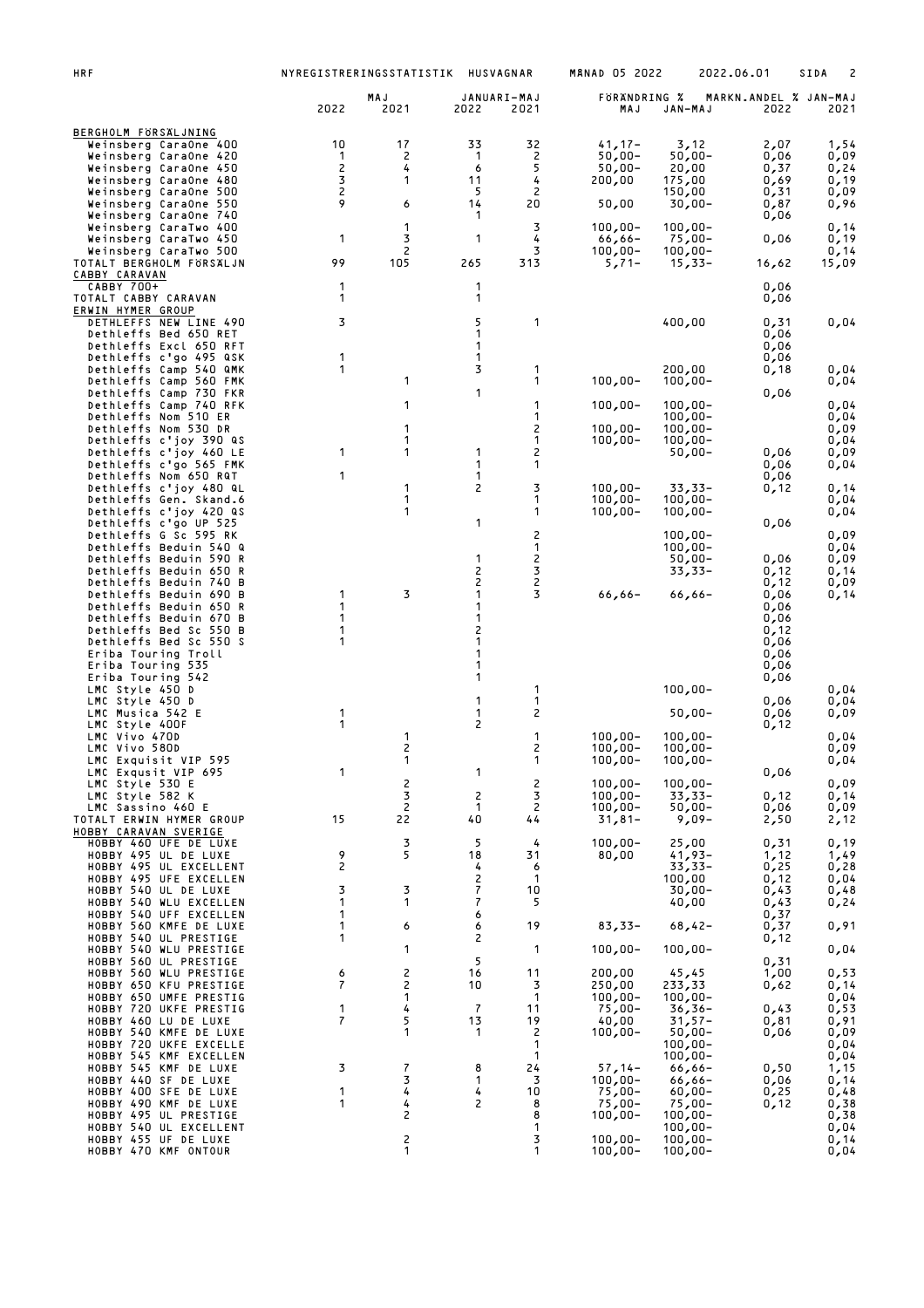| <b>HRF</b>                                       | NYREGISTRERINGSSTATISTIK HUSVAGNAR |                              |              |                     | <b>MANAD 05 2022</b>     |                          | 2022.06.01                    | SIDA<br>3    |
|--------------------------------------------------|------------------------------------|------------------------------|--------------|---------------------|--------------------------|--------------------------|-------------------------------|--------------|
|                                                  | 2022                               | MAJ<br>2021                  | 2022         | JANUARI-MAJ<br>2021 | FORANDRING %<br>MAJ      | <b>JAN-MAJ</b>           | MARKN.ANDEL % JAN-MAJ<br>2022 | 2021         |
| HOBBY CARAVAN SVERIGE                            |                                    |                              |              |                     |                          |                          |                               |              |
| HOBBY 620 CL PRESTIGE                            | 2<br>1                             | 1                            | 9<br>3       | 22                  | 100,00                   | 59,09-                   | 0,56                          | 1,06         |
| Hobby 460 DL On Tour<br>HOBBY 495 UL D L EDITI   |                                    | $\mathbf{1}$                 |              | 1                   | $100,00 -$               | $100,00 -$               | 0,18                          | 0,04         |
| Hobby 560 LU Prestige<br>Hobby 720 KWFU Prestig  | 1                                  | 5<br>1                       | 1<br>3       | 23<br>3             | $100,00 -$               | $95,65 -$                | 0,06<br>0,18                  | 1,10<br>0,14 |
| HOBBY 390 ON TOUR                                | 1                                  | 1                            | 4            | 1                   |                          | 300,00                   | 0,25                          | 0,04         |
| HOBBY 560 KMFE D L EDT<br>HOBBY 545 KMF D L EDT  |                                    | 2                            | 1<br>2       | 5<br>5              | $100,00 -$               | $80,00 -$<br>$60,00 -$   | 0,06<br>0,12                  | 0,24<br>0,24 |
| Hobby 650 KMfe D L Edi                           |                                    | 3                            |              | 13                  | $100,00 -$               | $100,00 -$               |                               | 0,62         |
| Hobby 495 WFB De Luxe<br>Hobby 495 WFB Excellen  | 2                                  | 6                            | 5<br>5       | 7<br>3              | $66,66 -$                | $28,57-$<br>66,66        | 0,31<br>0,31                  | 0,33<br>0,14 |
| Hobby 560 WFU Excellen<br>Hobby 560 WFU Prestige | 3<br>1                             | 4<br>3                       | 6<br>3       | 4<br>7              | $25,00-$                 | 50,00<br>$57,14-$        | 0,37<br>0,18                  | 0,19<br>0,33 |
| Hobby 660 WFC Prestige                           | 1                                  | 4                            | 2            | 6                   | 66,66-<br>$75,00-$       | 66,66-                   | 0,12                          | 0,28         |
| Hobby 490 KMF De Luxe<br>Hobby 460 SFf Excellen  | 1                                  | 1                            | 1            | 3<br>5              |                          | $100,00 -$<br>$80,00 -$  | 0,06                          | 0,14<br>0,24 |
| Hobby 560 LU Excellent                           |                                    | 1                            |              | 3                   | $100,00 -$               | $100,00 -$               |                               | 0,14         |
| Hobby 495 WFB<br>Hobby 460 SFF                   | 1                                  | 1                            | 3            | 1<br>1              |                          | $100,00 -$<br>200,00     | 0,18                          | 0,04<br>0,04 |
| Hobby 540 FU Excellent<br>Hobby 540 FU Prestige  |                                    | 1<br>1                       |              | 4<br>2              | $100,00 -$<br>$100,00 -$ | $100,00 -$<br>$100,00 -$ |                               | 0,19<br>0,09 |
| Hobby 515 UHK De Luxe                            | 1                                  | 3                            | 7            | 6                   | 66,66-                   | 16,66                    | 0,43                          | 0,28         |
| Hobby 720 WLC Prestige<br>Hobby 560 FC Prestige  | 1<br>4                             | 8                            | 9<br>11      | 3<br>23             | $50,00 -$                | 200,00<br>$52,17-$       | 0,56<br>0,69                  | 0,14<br>1,10 |
| Hobby 720 WQC Prestige                           | 2                                  | 4                            | 6            | 24                  | $50,00 -$                | $75,00 -$                | 0,37                          | 1,15         |
| Hobby 650 KFU De Luxe<br>Hobby 650 UMFe Excelle  | 2                                  | 13<br>$\mathbf{1}$           | 3<br>3       | 35<br>6             | $84,61-$<br>$100,00 -$   | $91,42-$<br>$50,00 -$    | 0,18<br>0,18                  | 1,68<br>0,28 |
| Hobby 515 UHL De Luxe<br>Hobby 460 SL Excellent  | 4<br>1                             | 4<br>$\mathbf{1}$            | 13<br>6      | 21<br>14            |                          | 38,09-                   | 0,81<br>0,37                  | 1,01         |
| Hobby 560 Cfe Excellen                           | 1                                  | 3                            | 4            | 14                  | $66,66-$                 | $57,14-$<br>$71,42-$     | 0,25                          | 0,67<br>0,67 |
| Hobby 540 Uff De Luxe<br>Hobby 620 CL Excellent  | 1                                  | $\mathbf{1}$<br>$\mathbf{1}$ | 5            | 8<br>5              | $100,00 -$               | $100,00 -$               | 0,31                          | 0,38<br>0,24 |
| Hobby 650 UFF Prestige                           | 1                                  | $\overline{c}$               | 4            | 6                   | $50,00 -$                | 33,33-                   | 0,25                          | 0,28         |
| Hobby 540 WFU Excellen<br>Hobby 460 Ufe Exc Edi  | 2                                  |                              | 1<br>5       |                     |                          |                          | 0,06<br>0,31                  |              |
| Hobby 490 KMF Exc Edi                            |                                    |                              | 2<br>9       |                     |                          |                          | 0,12                          |              |
| Hobby 495 UL Exc. Edt.<br>Hobby 545 Excellent Ed | 4<br>2                             |                              | 8            |                     |                          |                          | 0,56<br>0,50                  |              |
| Hobby 560 KMFe Exc. Ed<br>Hobby 650 KMFE Exc Edi | 1<br>2                             |                              | 4<br>8       |                     |                          |                          | 0,25<br>0,50                  |              |
| Hobby Beachy 360                                 | 1                                  |                              | 2            |                     |                          |                          | 0,12                          |              |
| Hobby Beachy 420<br>Hobby Beachy 450             | 1<br>-1                            |                              | 3<br>2       |                     |                          |                          | 0,18<br>0,12                  |              |
| TOTALT HOBBY CARAVAN SVE<br>KABE HUSVAGNAR       | 90                                 | 134                          | 287          | 468                 | $32,83-$                 | $38,67-$                 | 18,00                         | 22,56        |
| KABE BRILJANT XL                                 |                                    |                              | 1            | 2                   |                          | $50,00 -$                | 0,06                          | 0,09         |
| KABE BRILJANT XL KS<br>KABE SMARAGD GLE          |                                    | 3<br>1                       | 4            | 5<br>$\overline{c}$ | $100,00 -$<br>$100,00 -$ | $20,00-$<br>$100,00 -$   | 0,25                          | 0,24<br>0,09 |
| KABE SMARAGD GLE KS<br>KABE SMARAGD XL           |                                    | 2                            |              | 19<br>$\mathbf 1$   | $100,00 -$               | $100,00 -$               |                               | 0,91         |
| KABE SMARAGD XL KS                               | 2                                  | 3                            | 35           | 26                  | $33,33-$                 | $100,00 -$<br>34,61      | 2,19                          | 0,04<br>1,25 |
| KABE AMETIST GLE<br>KABE AMETIST GLE KS          | 5                                  | 10                           | 1<br>15      | -1<br>25            | $50,00-$                 | $40,00 -$                | 0,06<br>0,94                  | 0,04<br>1.20 |
| KABE AMETIST XL                                  |                                    |                              | 1            |                     |                          |                          | 0,06                          |              |
| KABE AMETIST XL KS<br>KABE SAFIR GLE KS          | 1<br>6                             | 3<br>2                       | 8<br>18      | 7<br>8              | $66,66 -$<br>200,00      | 14,28<br>125,00          | 0,50<br>1,12                  | 0,33<br>0,38 |
| KABE SAFIR TDL KS<br>KABE ROYAL 780 TDL          | 2                                  | 2<br>1                       | 6            | 9<br>1              | $100,00 -$               | $33,33-$<br>$100,00 -$   | 0,37                          | 0,43<br>0,04 |
| KABE ROYAL 780 TDL KS                            | 1                                  | 2                            | 5            | 3                   | $50,00 -$                | 66,66                    | 0,31                          | 0,14         |
| KABE ROYAL 780 B GLX K<br>KABE R HAC 880 TDL / K | 2                                  | 1                            | 2            | 1<br>$\mathbf 1$    | 100,00                   | 100,00<br>$100,00 -$     | 0,12                          | 0,04<br>0,04 |
| KABE ROYAL 560 XL / KS                           | 2                                  | 8                            | 14           | 19                  | $75,00-$                 | $26,31-$                 | 0,87                          | 0,91         |
| KABE ROYAL 520 XL KS<br>KABE CLASSIC 470 KS      |                                    | 4<br>3                       | 2<br>3       | 17<br>11            | $100,00 -$<br>$100,00 -$ | $88,23-$<br>72,72-       | 0,12<br>0,18                  | 0,81<br>0,53 |
| KABE CLASSIC 520 KS<br>KABE CLASSIC 560 KS       | 1                                  | 3<br>8                       | 1<br>5       | 11<br>27            | $100,00 -$<br>$87,50 -$  | $90,90 -$<br>$81,48-$    | 0,06<br>0,31                  | 0,53         |
| KABE CLASSIC 470                                 |                                    | 2                            | 1            | 4                   | $100,00 -$               | $75,00 -$                | 0,06                          | 1,30<br>0,19 |
| KABE CLASSIC 520<br>KABE ROYAL 600 XL / KS       | 3                                  | 2                            | 9            | $\mathbf 1$<br>9    | 50,00                    | $100,00 -$               | 0,56                          | 0,04<br>0,43 |
| KABE ROYAL 600 GLE KS                            |                                    |                              | 1            |                     |                          |                          | 0,06                          |              |
| KABE ROYAL 600 GLE / K<br>KABE ROYAL 630 GLE / K | 3<br>2                             | 2<br>5                       | 10<br>14     | 10<br>13            | 50,00<br>$60,00 -$       | 7,69                     | 0,62<br>0,87                  | 0,48<br>0,62 |
| KABE ROYAL 740 GXL / K<br>KABE ROYAL 740 GLE / K |                                    |                              | $\mathbf{1}$ | $\overline{c}$<br>1 |                          | $50,00 -$<br>$100,00 -$  | 0,06                          | 0,09<br>0,04 |
| KABE CLASSIC 600 GDL/K                           |                                    |                              |              | 1                   |                          | $100,00 -$               |                               | 0,04         |
| KABE CLASSIC 660 GDL/K<br>KABE CLASSIC 660 DGDL/ |                                    | 1<br>4                       | 1            | 3<br>11             | $100,00 -$<br>$100,00 -$ | $100,00 -$<br>90,90-     | 0,06                          | 0,14<br>0,53 |
| KABE IMPERIAL 560 XL/K                           | 1<br>3                             |                              | 3            | 5                   |                          | $40,00 -$                | 0,18                          | 0,24         |
| KABE IMPERIAL 600 XL/K<br>KABE IMPERIAL 780 ETDL |                                    | 2                            | 6            | 6<br>1              | 50,00                    | $100,00 -$               | 0,37                          | 0,28<br>0,04 |
| Kabe C 780 DGDL KS<br>Kabe Roy 600 XL FK KS      |                                    | 1<br>1                       | 2            | 2<br>4              | $100,00 -$<br>$100,00 -$ | $100,00 -$               | 0,12                          | 0,09<br>0,19 |
| Kabe Classic 600 GLE K                           |                                    | 7                            | 2            | 21                  | $100,00 -$               | 90,47-                   | 0,12                          | 1,01         |
| Kabe Classic 630 GXL K<br>Kabe Imp 600 XL FK KS  |                                    | 1                            | 2            | 8<br>2              | $100,00 -$               | $100,00 -$               | 0,12                          | 0,38<br>0,09 |
| Kabe Roy 540 GLE                                 |                                    |                              | 1            |                     |                          |                          | 0,06                          |              |